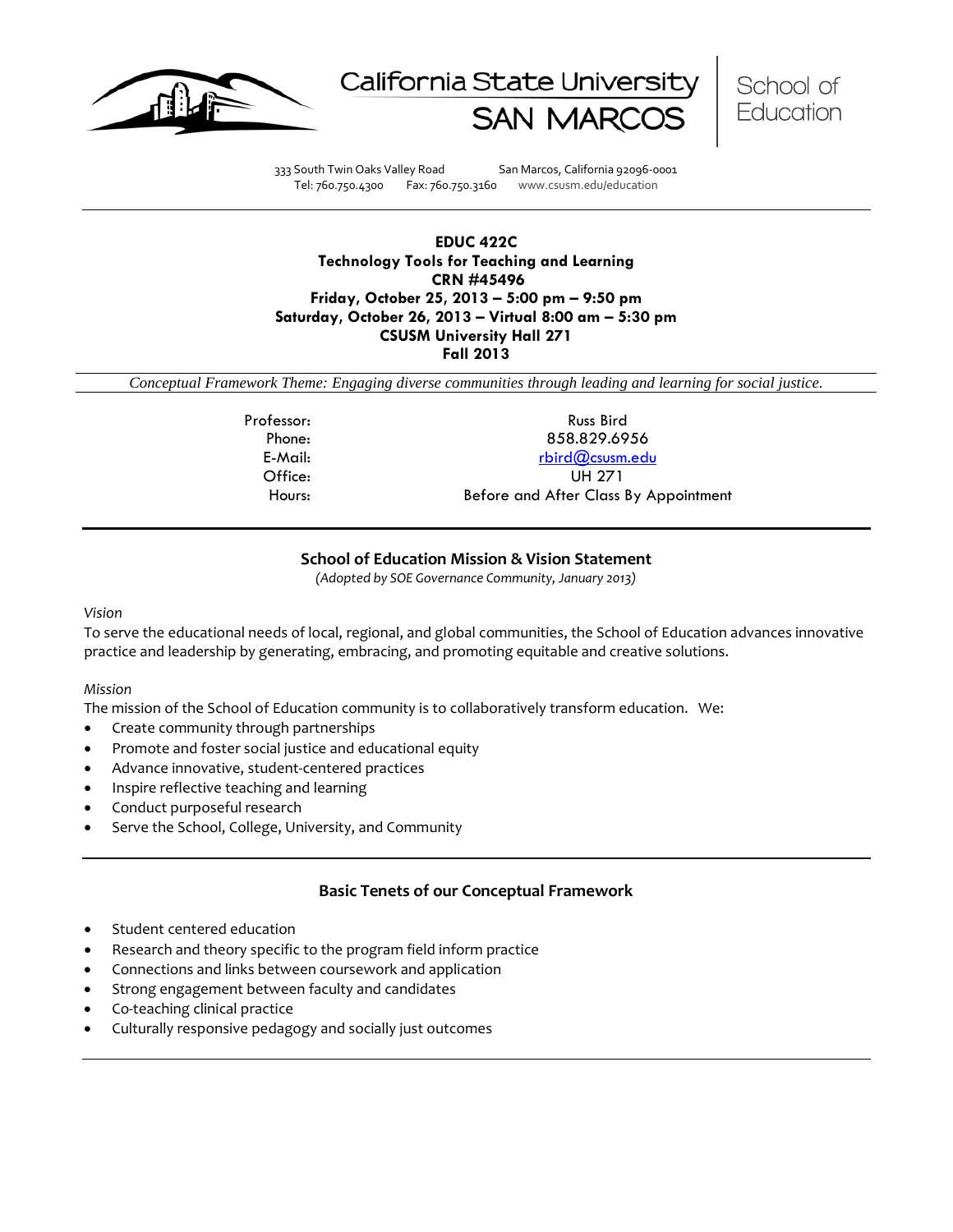# **COURSE DESCRIPTION**

Equivalent to the third third of EDUC 422. Focuses on development of the electronic portfolio, the culminating requirement for the credential program. Students will begin the process of developing their portfolio, which is continued in the credential program. *Graded credit/no credit. May not be taken for credit by students who have received credit for EDUC E494L. May be repeated for a total of three (3) units. Prerequisites: EDUC 422A and EDUC 422B or EDUC 422.*

BIRD: This 1-unit course partially fulfills the technology competencies as identified by the California Commission on Teacher Credentialing (CCTC) and the School of Education's Teacher Performance Expectations (TPEs) in technology, and is being considered for satisfying the Computer Integration Requirement (CIR) for the Liberal Studies Program. This course is designed for teacher candidates who have met the campus-wide Computer Competency Requirement (CCR) and anticipate entrance into the teacher preparation program.

This course focuses on the knowledge and skills necessary to apply education-oriented applications including productivity tools, graphic organizers, databases, spreadsheets, presentation tools, school-appropriate multimedia tools, and communication tools. This course prepares teacher candidates to apply specific educational technologybased applications in methods courses for implementation in teaching and learning with students as well as to their own professional growth. When entering the teacher education program, School of Education faculty assume teacher candidates have competency in the applications covered in this course, and, therefore, will make assignments requiring teacher candidates to apply these skills.

## **Course Prerequisites**

The prerequisite for this course is completion of the campus-wide computer competency requirement. This can be fulfilled by successful completion of one of the following:

- Taking the CSUSM CCR assessment or equivalent course OR
- Completion of an approved computer literacy course at the community college level OR
- Assessment available on first class meeting with instructor approval

## **Course Objectives**

Teacher candidates will demonstrate competency in:

- A. Meeting the ISTE Teacher National Education Technology Standards I V
- B. Using a variety of educational technology tools applied within teaching and learning for the credential program and for use in public school settings; and
- C. Setting up an electronic portfolio for completion in the CSUSM teacher-credentialing program.

## **Required Supplies**

NOTE: It is not necessary to purchase the educational software, as much of the specific software titles are available on the Web in demo-version and/or available on campus.

- A. **[ISTE Online](http://www.google.com/url?q=http%3A%2F%2Fwww.iste.org&sa=D&sntz=1&usg=AFQjCNF6stTT3JrR7_WM904Vk5P6PItkKg) Student Membership:** (\$39.00). Must be purchased by  $2^{nd}$  class meeting.
- B. Task Stream Registration: [http://www.taskstream.com](http://www.google.com/url?q=http%3A%2F%2Fwww.taskstream.com&sa=D&sntz=1&usg=AFQjCNHOd15IzWSqImfDsL6_OUheLA7dqA) (\$25 \$129) Register by  $2^{nd}$  class.
- C. USB storage device (4 gig or larger) or other storage solution: Due beginning of Week 2.
- D. Use of campus email account and Cougar Course for course communication (provided free)

## **Authorization to Teach English Learners**

This credential program has been specifically designed to prepare teachers for the diversity of languages often encountered in California public school classrooms. The authorization to teach English learners is met through the infusion of content and experiences within the credential program, as well as additional coursework. Candidates successfully completing this program receive a credential with authorization to teach English learners. *(Approved by CCTC in SB 2042 Program Standards, August 02)*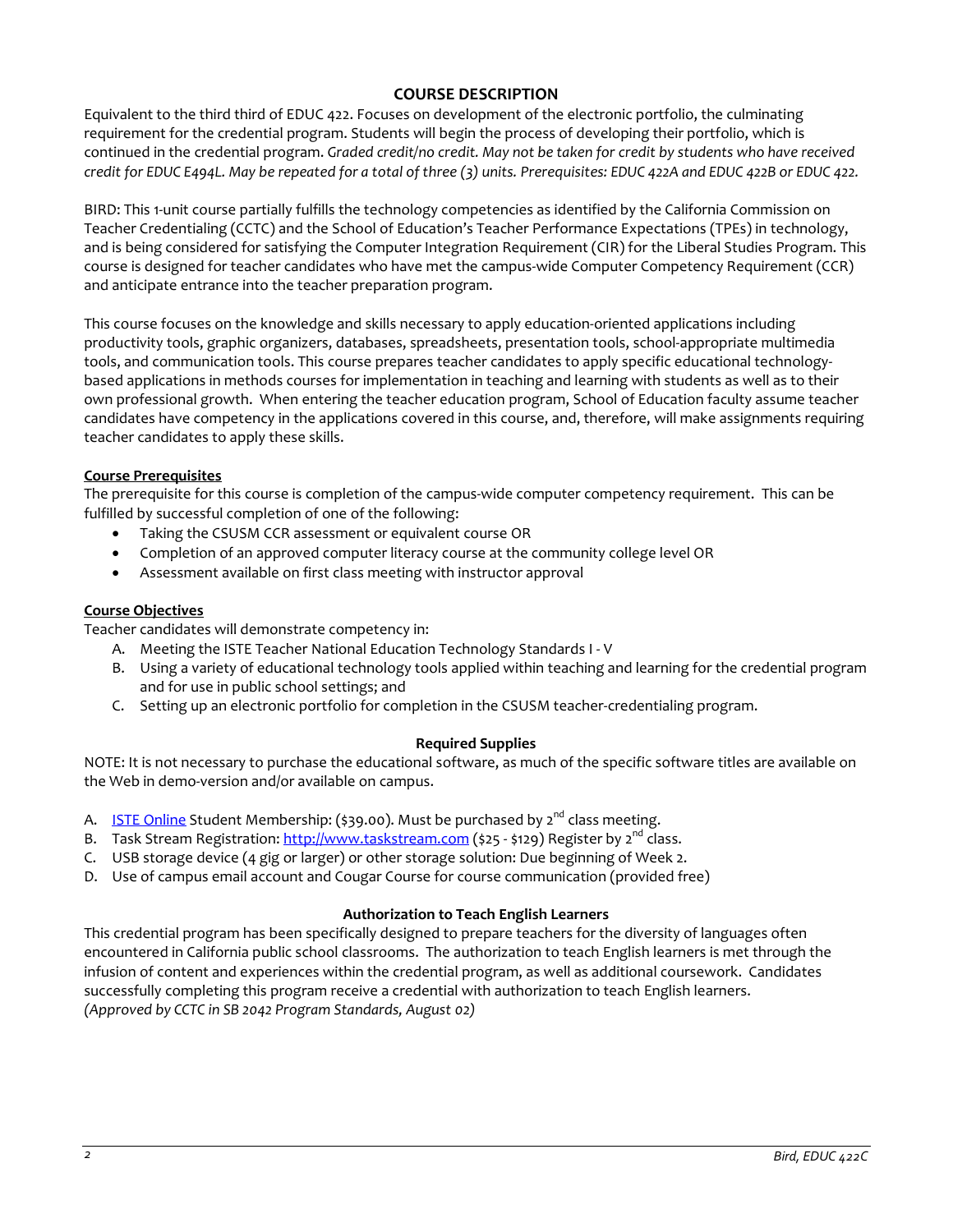# **STUDENT LEARNING OUTCOMES**

## **Teacher Performance Expectation (TPE) Competencies**

This course is designed to help teachers seeking the Multiple and Single Subjects Credential to develop the skills, knowledge, and attitudes necessary to assist schools and districts in implementing an effective program for all students. The successful candidate will be able to merge theory and practice in order to realize a comprehensive and extensive educational program for all students. The following TPEs are addressed in this course:

• CSUSM Local TPE 14 – Technology (Educational Technology): This is based on ISTE NETS: see below

Teaching Performance Expectation (TPE 14) is based on ISTE NETS for teachers 2008 [\(See Nets for Teachers](http://www.google.com/url?q=http%3A%2F%2Fwww.iste.org%2FContent%2FNavigationMenu%2FNETS%2FForTeachers%2F2008Standards%2FNETS_T_Standards_Final.pdf&sa=D&sntz=1&usg=AFQjCNEz4PHdtAi9l905hV3nyMzx8A1RQg) for detailed information).

- Facilitate and Inspire Student Learning and Creativity
- Design and Develop Digital-Age Learning Experiences and Assessments
- Model Digital-Age Work and Learning
- Promote and Model Digital Citizenship and Responsibility
- Engage in Professional Growth and Leadership

## **California Commission on Teacher Credentialing**

- Multiple and Single Subject Program Standard 13: Preparation to Teach Special Populations (Students with Special Needs) in the General Education Classroom
- Preliminary Education Specialist Program Design Standard 6: Using Educational and Assistive Technology

#### **California Teacher Performance Assessment (CalTPA)**

Beginning July 1, 2008 all California credential candidates must successfully complete a state-approved system of teacher performance assessment (TPA), to be embedded in the credential program of preparation. At CSUSM this assessment system is called the CalTPA or the TPA for short.

To assist your successful completion of the TPA, a series of informational seminars are offered over the course of the program. TPA related questions and logistical concerns are to be addressed during the seminars. Your attendance to TPA seminars will greatly contribute to your success on the assessment.

Additionally, SoE classes use common pedagogical language, lesson plans (lesson designs), and unit plans (unit designs) in order to support and ensure your success on the TPA and more importantly in your credential program.

The CalTPA Candidate Handbook, TPA seminar schedule, and other TPA support materials can be found on the SoE website: <http://www.csusm.edu/education/CalTPA/ProgramMaterialsTPA.html>

#### **Assessment of Professional Dispositions**

Assessing a candidate's dispositions within a professional preparation program is recognition that teaching and working with learners of all ages requires not only specific content knowledge and pedagogical skills, but positive attitudes about multiple dimensions of the profession. The School of Education has identified six dispositions – social justice and equity, collaboration, critical thinking, professional ethics, reflective teaching and learning, and life-long learning—and developed an assessment rubric. For each dispositional element, there are three levels of performance *unacceptable*, *initial target*, and *advanced target*. The description and rubric for the three levels of performance offer measurable behaviors and examples.

The assessment is designed to provide candidates with ongoing feedback for their growth in professional dispositions and includes a self-assessment by the candidate. The dispositions and rubric are presented, explained and assessed in one or more designated courses in each program as well as in clinical practice. Based upon assessment feedback candidates will compose a reflection that becomes part of the candidate's Teaching Performance Expectation portfolio. Candidates are expected to meet the level of *initial target* during the program.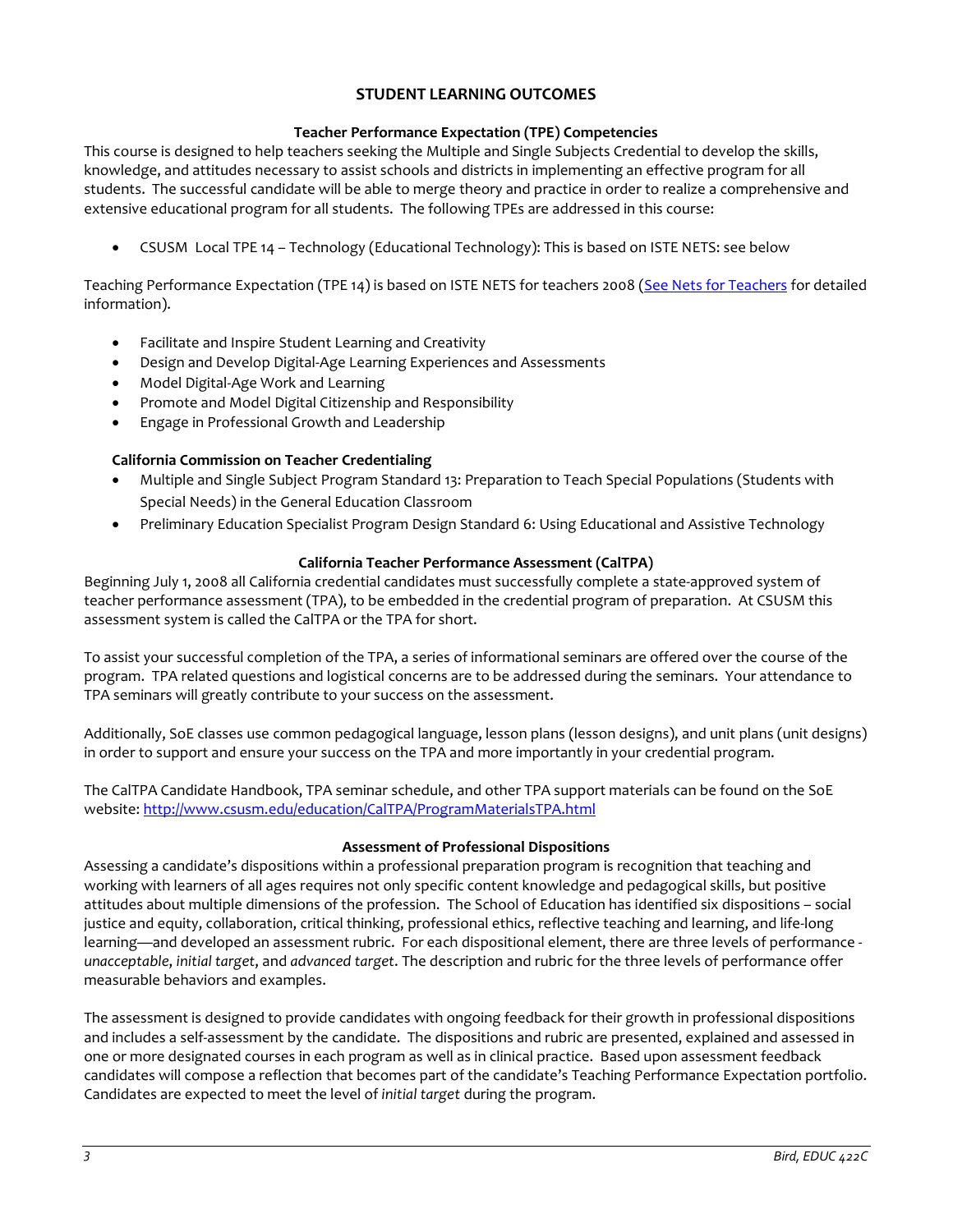## **Professional Dispositions**

The California State University San Marcos School of Education fosters the development of the following professional dispositions among our students:

- Social Justice and Equity: Candidates appreciate the languages, communities, and experiences learners bring to the classroom. Candidates advocate for and support marginalized communities and individuals
- Collaboration: Candidates learn and practice the skills of collaboration in their coursework and use them in their professional interactions with students, colleagues, parents, caregivers and those in the wider community.
- Critical Thinking: Candidates analyze various professional contexts, resulting in more informed decision-making about professional practice.
- Professional Ethics: Candidates learn to make and act on well-reasoned, principled judgments.
- Reflective Teaching and Learning: Candidates critically review their professional practice and the impact it has on student success.
- Life-Long Learning: Candidates are committed to actively seeking new knowledge, skills and experiences throughout their career.

(Adopted by the COE Governance Community on January 19, 2007)

## **School of Education Attendance Policy**

Due to the dynamic and interactive nature of courses in the School of Education, all candidates are expected to attend all classes and participate actively. At a minimum, candidates must attend more than 80% of class time, or s/he may not receive a passing grade for the course at the discretion of the instructor. Individual instructors may adopt more stringent attendance requirements. Should the candidate have extenuating circumstances, s/he should contact the instructor as soon as possible. *(Adopted by the COE Governance Community, December, 1997).*

## **Students with Disabilities Requiring Reasonable Accommodations**

Candidates with disabilities who require reasonable accommodations must be approved for services by providing appropriate and recent documentation to the Office of Disable Student Services (DSS). This office is located in Craven Hall 4300, and can be contacted by phone at (760) 750-4905, or TTY (760) 750-4909. Candidates authorized by DSS to receive reasonable accommodations should meet with their instructor during office hours or, in order to ensure confidentiality, in a more private setting.

## **All University Writing Requirement**

The university writing requirement of 2500 words will be fulfilled through the Taskstream and journal writing assignments.

## **CSUSM Academic Honesty Policy**

"Students will be expected to adhere to standards of academic honesty and integrity, as outlined in the Student Academic Honesty Policy. All written work and oral presentation assignments must be original work. All ideas/materials that are borrowed from other sources must have appropriate references to the original sources. Any quoted material should give credit to the source and be punctuated with quotation marks.

Students are responsible for honest completion of their work including examinations. There will be no tolerance for infractions. If you believe there has been an infraction by someone in the class, please bring it to the instructor's attention. The instructor reserves the right to discipline any student for academic dishonesty in accordance with the general rules and regulations of the university. Disciplinary action may include the lowering of grades and/or the assignment of a failing grade for an exam, assignment, or the class as a whole."

Incidents of Academic Dishonesty will be reported to the Dean of Students. Sanctions at the University level may include suspension or expulsion from the University.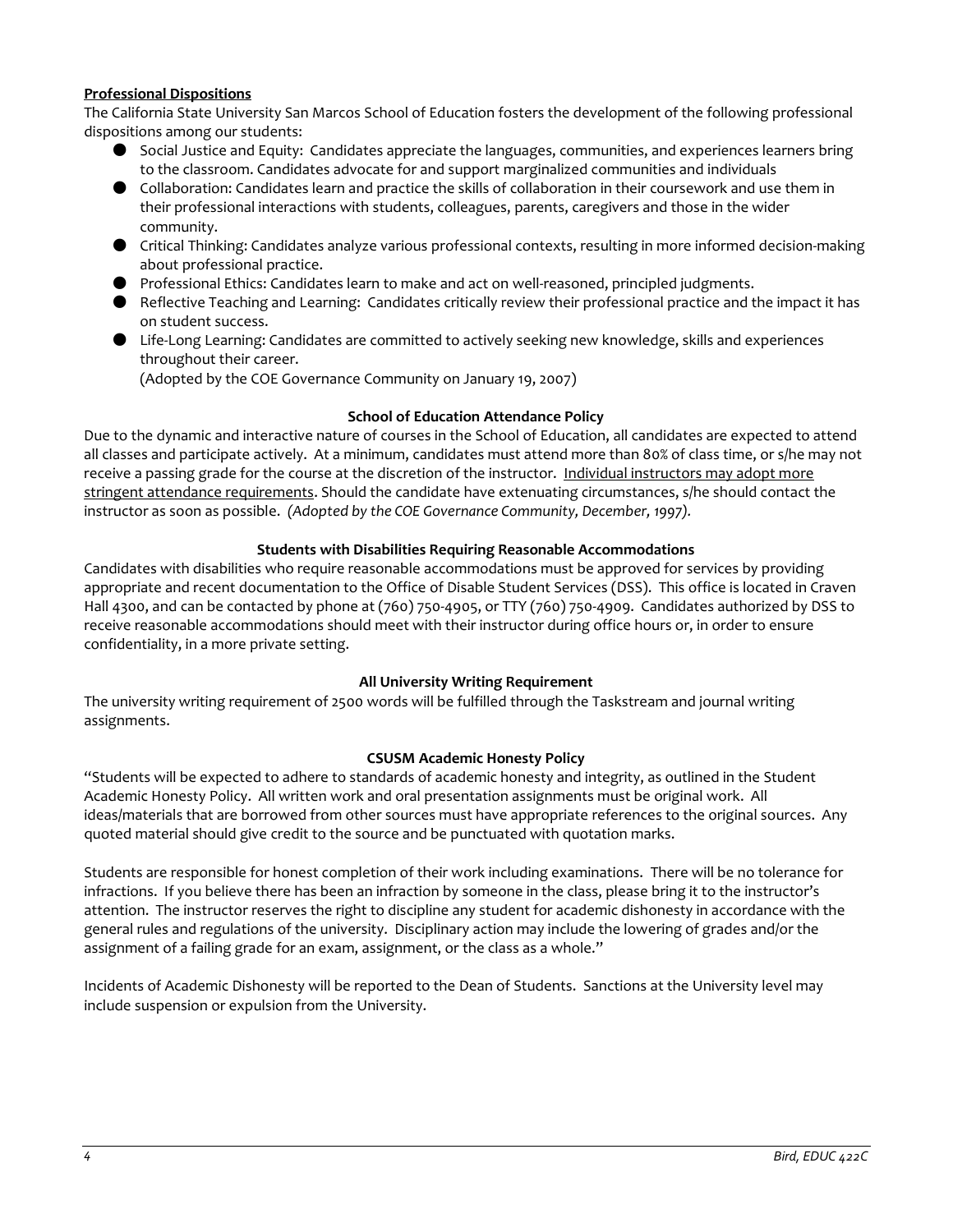## **Plagiarism:**

As an educator, it is expected that each candidate will do his/her own work, and contribute equally to group projects and processes. Plagiarism or cheating is unacceptable under any circumstances. If you are in doubt about whether your work is paraphrased or plagiarized see the Plagiarism Prevention for Students website [http://library.csusm.edu/plagiarism/index.html.](http://library.csusm.edu/plagiarism/index.html) If there are questions about academic honesty, please consult the University catalog.

## **Use of Technology:**

Candidates are expected to demonstrate competency in the use of various forms of technology (i.e. word processing, electronic mail, Moodle, use of the Internet, and/or multimedia presentations). Specific requirements for course assignments with regard to technology are at the discretion of the instructor. Keep a digital copy of all assignments for use in your teaching portfolio. All assignments will be submitted online, and some will be submitted in hard copy as well. Details will be given in class.

## **Electronic Communication Protocol:**

Electronic correspondence is a part of your professional interactions. If you need to contact the instructor, e-mail is often the easiest way to do so. It is my intention to respond to all received e-mails in a timely manner. Please be reminded that e-mail and on-line discussions are a very specific form of communication, with their own nuances and etiquette. For instance, electronic messages sent in all upper case (or lower case) letters, major typos, or slang, often communicate more than the sender originally intended. With that said, please be mindful of all e-mail and on-line discussion messages you send to your colleagues, to faculty members in the School of Education, or to persons within the greater educational community. All electronic messages should be crafted with professionalism and care. Things to consider:

- Would I say in person what this electronic message specifically says?
- How could this message be misconstrued?
- Does this message represent my highest self?
- Am I sending this electronic message to avoid a face-to-face conversation?

In addition, if there is ever a concern with an electronic message sent to you, please talk with the author in person in order to correct any confusion.

## **Course Requirements**

Completion of all assignments listed in the course agenda/schedule according to the instructions.

## **Assignments and Assessment**

In order to successfully complete this course, the assignments must be completed at an acceptable level noted on assignment requirements and project rubrics. In addition to the assignments described below, performance assessment on the teacher candidate's ability to perform tasks using the software will be assessed. Because the content of this course contributes to passage of multiple TPEs, successful completion is imperative. Failure to successfully complete this course will prohibit a teacher candidate from continuing in the program beyond the first semester. The percentage of weight of each assignment is noted next to the description of the topic below.